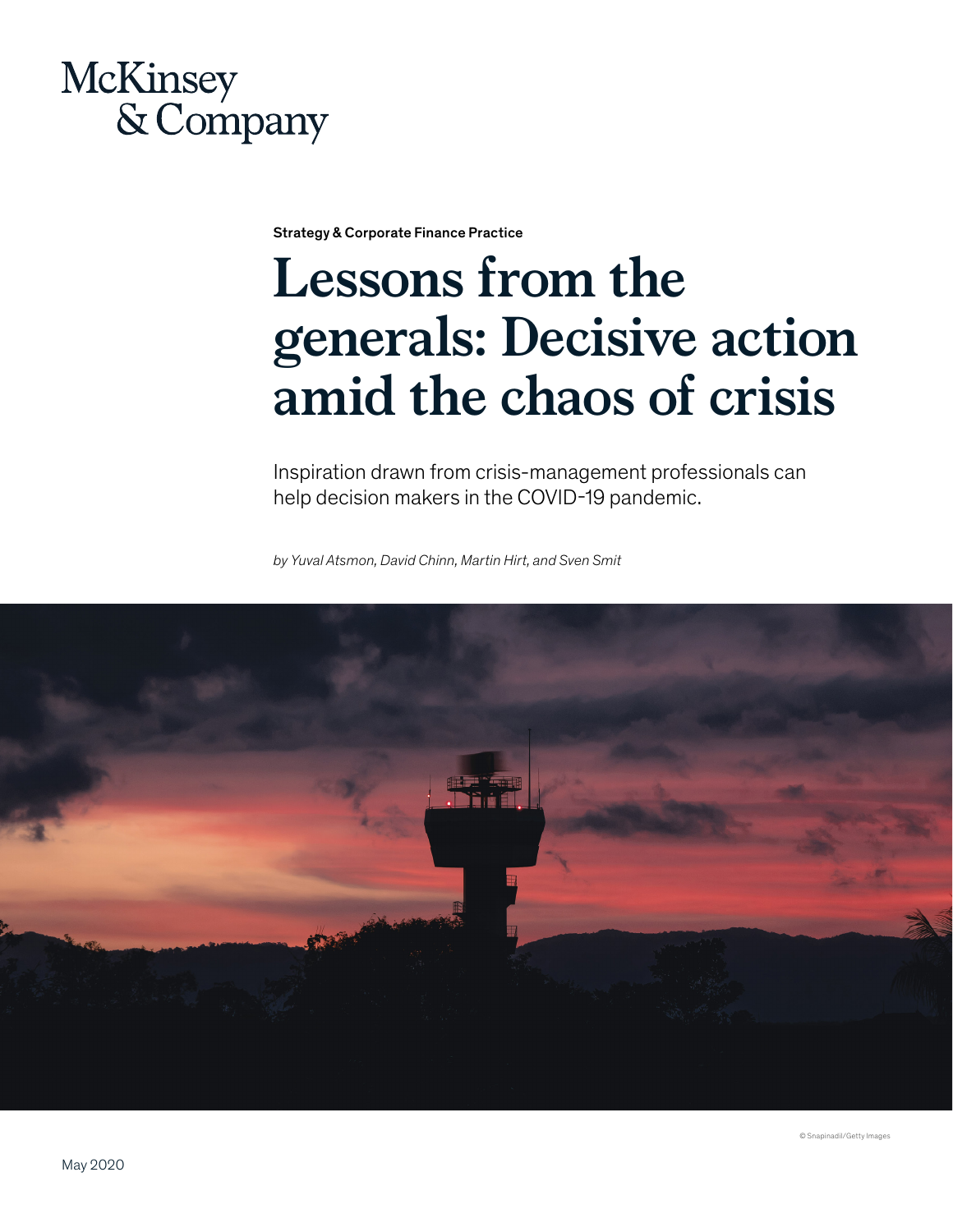*In the midst of chaos, there is also opportunity* —Sun Tzu

The world today can make us feel like we are living under occupation. The coronavirus pandemic has resulted in lockdowns in many communities, taking away our freedom of movement and assembly. It threatens our lives and is destroying our economies. In these warlike conditions, the battlefront is moving fast from safeguarding our lives to safeguarding our livelihoods. These are two massive fronts, evolving at exponential speed, and no one has more experience in responding to such conditions than professional military leaders do. Military commanders are accustomed to operating under a fog of uncertainty and great time pressure and to making myriad decisions with fateful consequences—some tactical, for winning a battle, and some strategic, for winning a war.

In a time of crisis, there is a premium on bold leadership and decisive action. Military-command structure—the management system used by armed forces during major conflicts—is a framework explicitly set up to handle issues that represent true danger and that escalate at an enormous and unpredictable pace. Developed over millennia to handle the most demanding emergencies in human history, it is a system of response that goes well beyond the crisis team you have likely already established in your organization. The current pandemic, with its unparalleled scale, complexity, and severity, requires a unique playbook and new operating models. At the same time, you need to plan ahead for the structural changes it will trigger in many industries, which will present both significant challenges and opportunities.

If there is one big takeaway from the world's response to the COVID-19 outbreak so far, it is that we have been too slow: too slow in preparing for the virus, too slow in reacting to its spread, and too slow in putting in place lockdowns. The one exception has been the economic-policy response—many countries moved with unprecedented speed to

approve funds to cushion the grave impact of the lockdowns on communities and businesses.

Nevertheless, the number of issues hitting companies today is escalating rapidly as the economic impact spreads. After overwhelming healthcare systems, the pandemic is overwhelming businesses. We are heading for an economic shock bigger than any since World War II—and business leaders struggling to respond can learn a great deal from military generals.

There are three main insights we can draw from military crisis management:

- A *military-command structure* can help reduce confusion and enable faster, better decision making in your organization.
- Managing simultaneously *across all time horizons* based on an integrated, strategic crisisaction plan is fundamental to reducing chaos and accelerating decisions.
- Age-old *principles of war* can help keep your organization focused and motivated, improving its chances of achieving objectives.

Many business leaders have already taken decisive actions in responding to the current crisis with speed and resourcefulness. Now they are increasingly shifting their attention to planning not just for the days ahead but also for an extended period of uncertainty—and potentially a very different world—after COVID-19. We have interviewed a number of generals on the subject and learned that the practices and mindsets of military organizations can provide valuable guidance for all those time horizons.

# **Military-command structure: Divide and conquer**

Military organizations are obsessed with achieving clarity on who does what and who makes which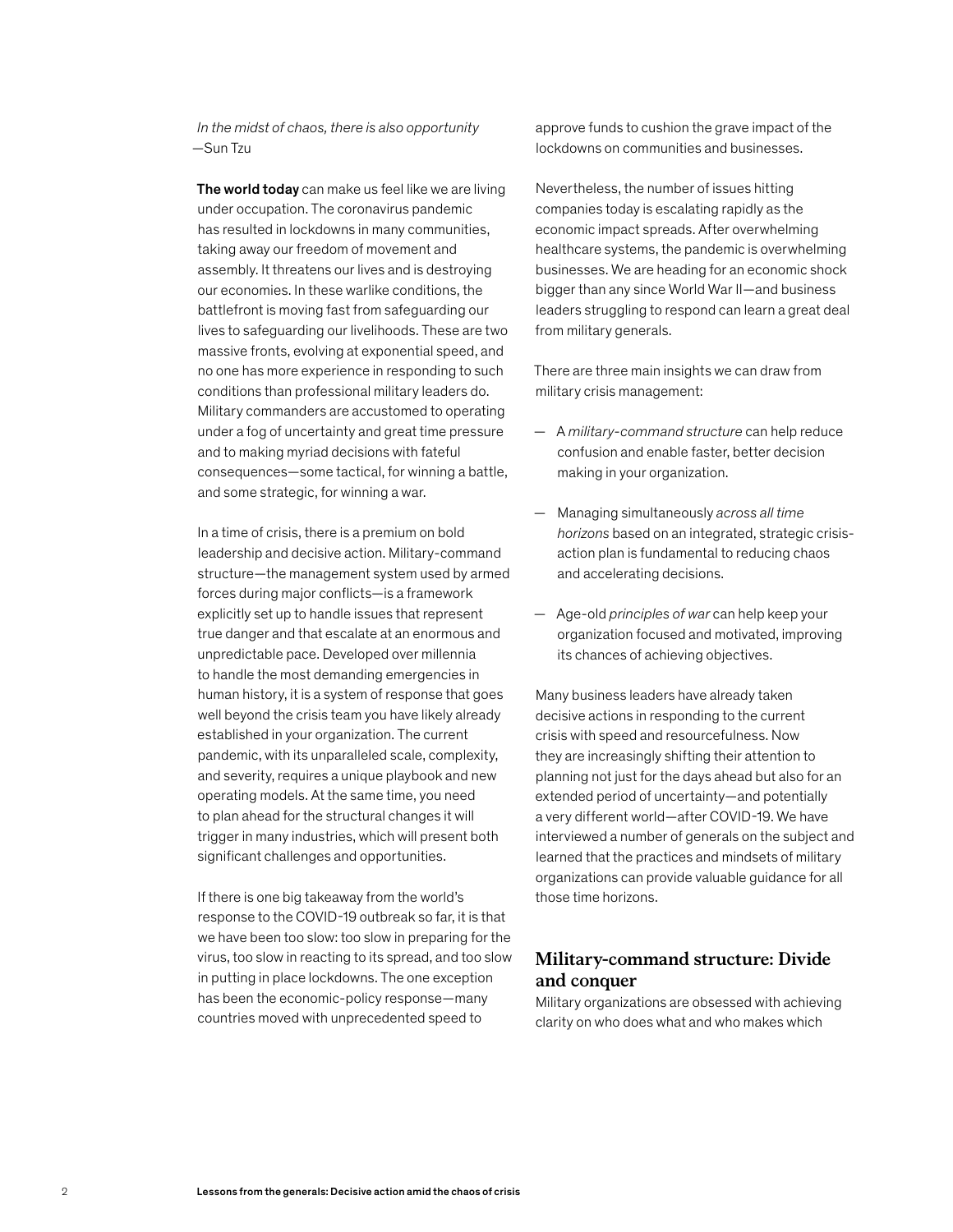decisions. The reason is simple: in chaotic situations, it is essential to focus everybody on what they do best and delineate their fields of responsibility clearly.

Unlike businesses, which tend to assign crisis response to a single war room or management group, a wartime command establishes several teams charged with distinct tasks (Exhibit 1). While the specific names and roles differ among military organizations, they usually cover four areas:

- *Insights team.* This team focuses on *finding the truth* by collecting intelligence, analyzing internal and external conditions, and testing hypotheses.
- activities and driving the execution of command orders. — *Operations team.* This team concentrates on *delivering results* by coordinating urgent
- *Plan-ahead team.* This team is responsible for *creating scenarios and recommending strategies and actions.* It often operates as multiple subteams, each of which addresses a different time frame or challenge. Together with the relevant decision-making groups, these teams facilitate analysis and debate and then make decisions that become orders for the operations team to execute.
- *Communication team.* This team focuses on *providing timely information* to a broad set of external and internal stakeholders in a cohesive way.

#### Exhibit 1

# In times of crisis, businesses can establish teams with specific assigned tasks to **support the decision makers acting as wartime command.**



Source: Interviews with select high-ranking generals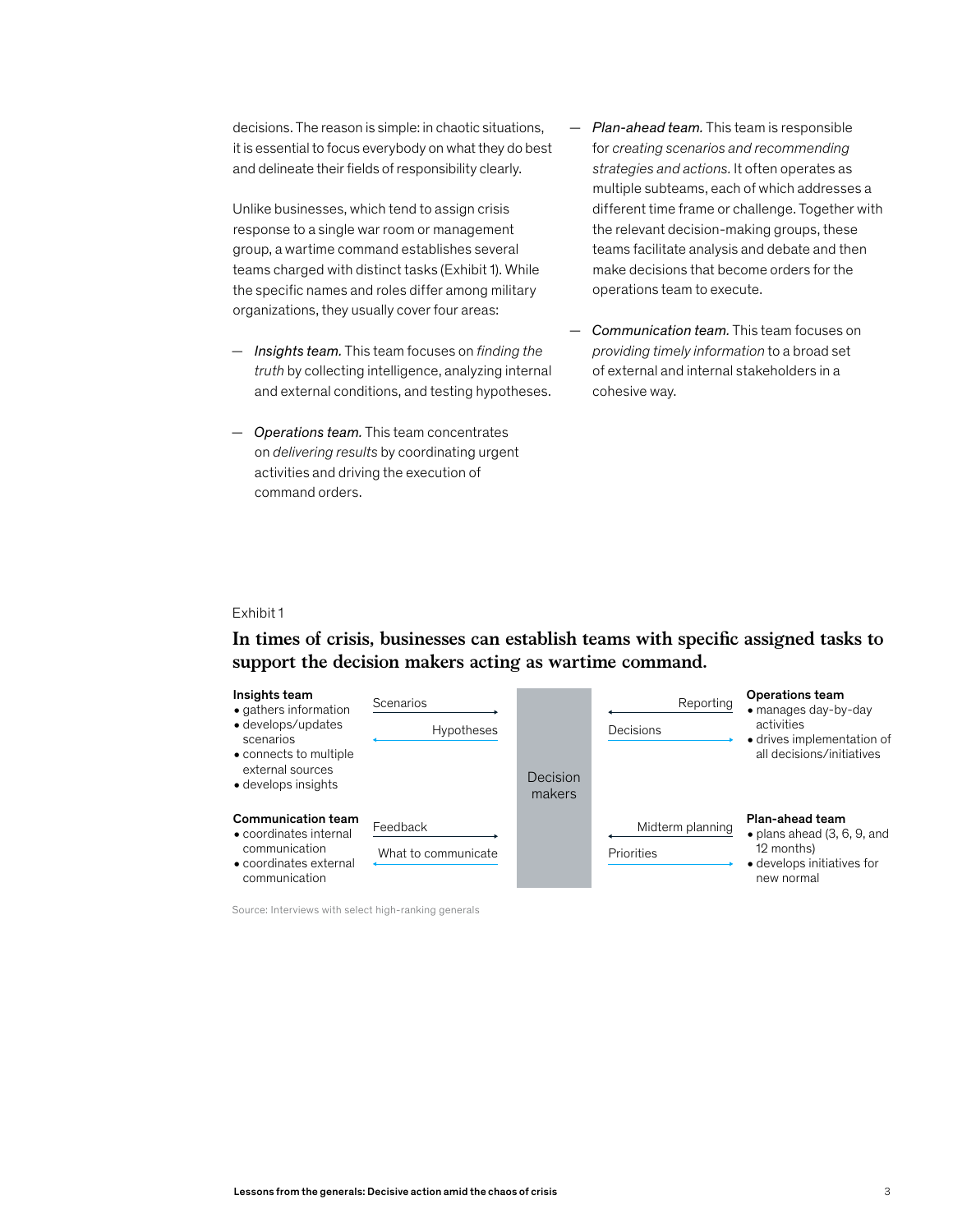# **In dealing with uncertainty, military organizations develop plans across several time horizons and separate the thinking from the doing.**

Although military organizations are inherently hierarchical, their decision-making structure is very flat. Subordinate commanders always have a direct line to their chains of command, and while they make numerous decisions themselves, the command structure is there to support one ultimate decision maker with the information needed to move quickly. The commander sets a direction, transmits their intent to the organization, and then relies on subordinates to make the right judgments based on the information they have. This level of delegation goes beyond most corporate leaders' usual comfort level, but in a crisis, they have to be willing to act based on incomplete information. They also must accept that some of the decisions (both theirs and their subordinates') will be wrong but that acting is less risky than inertia.

As former US secretary of defense General James Mattis has said, "Operate at the speed of relevance" by encouraging simpler approval chains and higher willingness to adapt quickly. Especially during crises, the type and frequency of reporting must be managed in an agile way. Understanding what information is relevant, for whom and by when (as facts are constantly changing), is a big part of winning the battle.

Accordingly, the structure of military-command teams is modular and scalable. As new issues arise, fresh teams are formed to focus on solving the emerging problems. For instance, each plan-ahead

team is charged with addressing a specific task or requirement on a single event horizon, such as how to ensure a continuous supply of equipment, ammunition, fuel, and food under a given scenario that presents unique logistical challenges. Each team brings together the cross-functional expertise needed to map and stress-test options rapidly and is dissolved once that task is complete.

Make no mistake: while this structure provides an effective division of labor and improves clarity about accountability, it is constructed in a lean and efficient way, with a vigorous bias for action. These teams conduct analyses rapidly. They reserve significant time for regular, high-quality updates and dialogue with top leaders to build and maintain organizational trust and to support a shared understanding of evolving conditions.

# **Integrated planning across time horizons**

Napoleon's second military maxim states, "In forming the plan of a campaign, it is requisite to foresee everything [the enemy may do] and to be prepared with the necessary means to counteract it. Plans of campaign may be modified, ad infinitum, according to circumstances." Some 150 years later, Dwight Eisenhower captured a similar idea more succinctly: "Plans are useless, but planning is indispensable."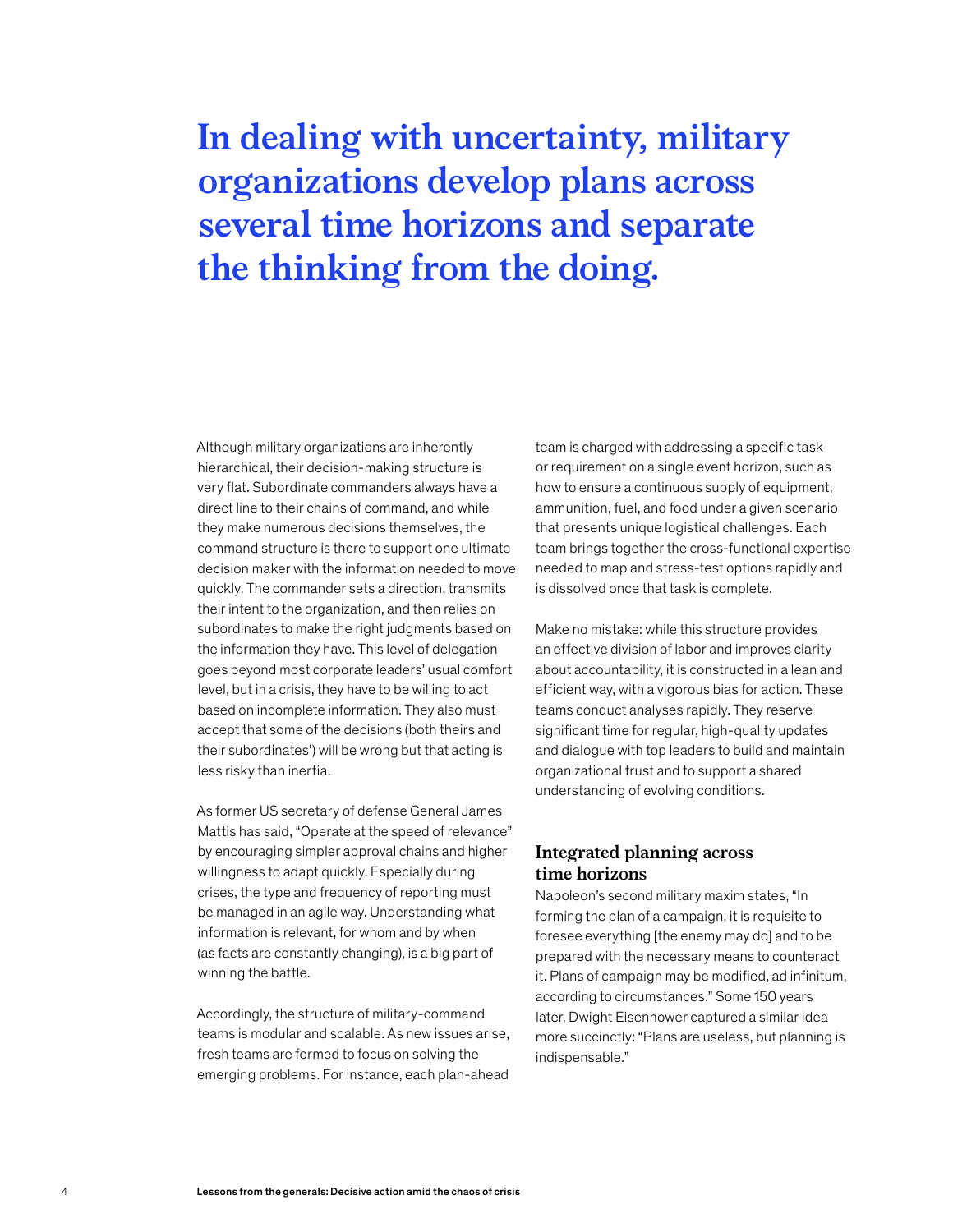In dealing with uncertainty, military organizations develop plans across several time horizons and separate the thinking from the doing. Consider the approach of the US military (Exhibit 2). There is clear separation between running current operations and planning future ones. Whereas planning teams are assigned ad hoc to support specific tasks, working groups are embedded in the permanent organization to develop, maintain, and leverage expertise and to provide analysis and recommendations on more enduring challenges.

Within current operations, there is almost no interaction among these teams. Working groups execute actions based on their expertise, and planning teams help the command with urgent tasks. In future operations and planning, the role of the planning team is to coordinate and pull expertise from the working groups in a much more integrated way. The US military's doctrine additionally divides the work between near- and long-term planning.

In our article "Getting ahead of the next stage of the coronavirus crisis," on McKinsey.com, we provide more detailed guidance on how to structure planahead efforts in a nonmilitary context. Different issues are at stake within each time horizon, which is why we suggest organizing planning efforts not just in near-term and long-term intervals but in very specific time windows (Exhibit 3).

Consider, for example, the challenges facing grocery retailers today. Along with heroic healthcare workers, food retailers' field teams provide vital services on which we all rely. They work under enormous pressure at high personal risk and often for low wages. Keeping employees (and customers) safe, maintaining high staff morale, and creatively addressing immediate supply and capacity issues can easily be all-consuming tasks for retail management—pressures that will only rise as more staff (and family members) are affected by the pandemic.

#### Exhibit 2

# **When managing under uncertainty, separating the running of current operations and the planning of future ones is helpful.**

#### Management of multiple time horizons, US military example



Source: *Joint publication 3-33*, US Joint Task Force Headquarters, January 31, 2018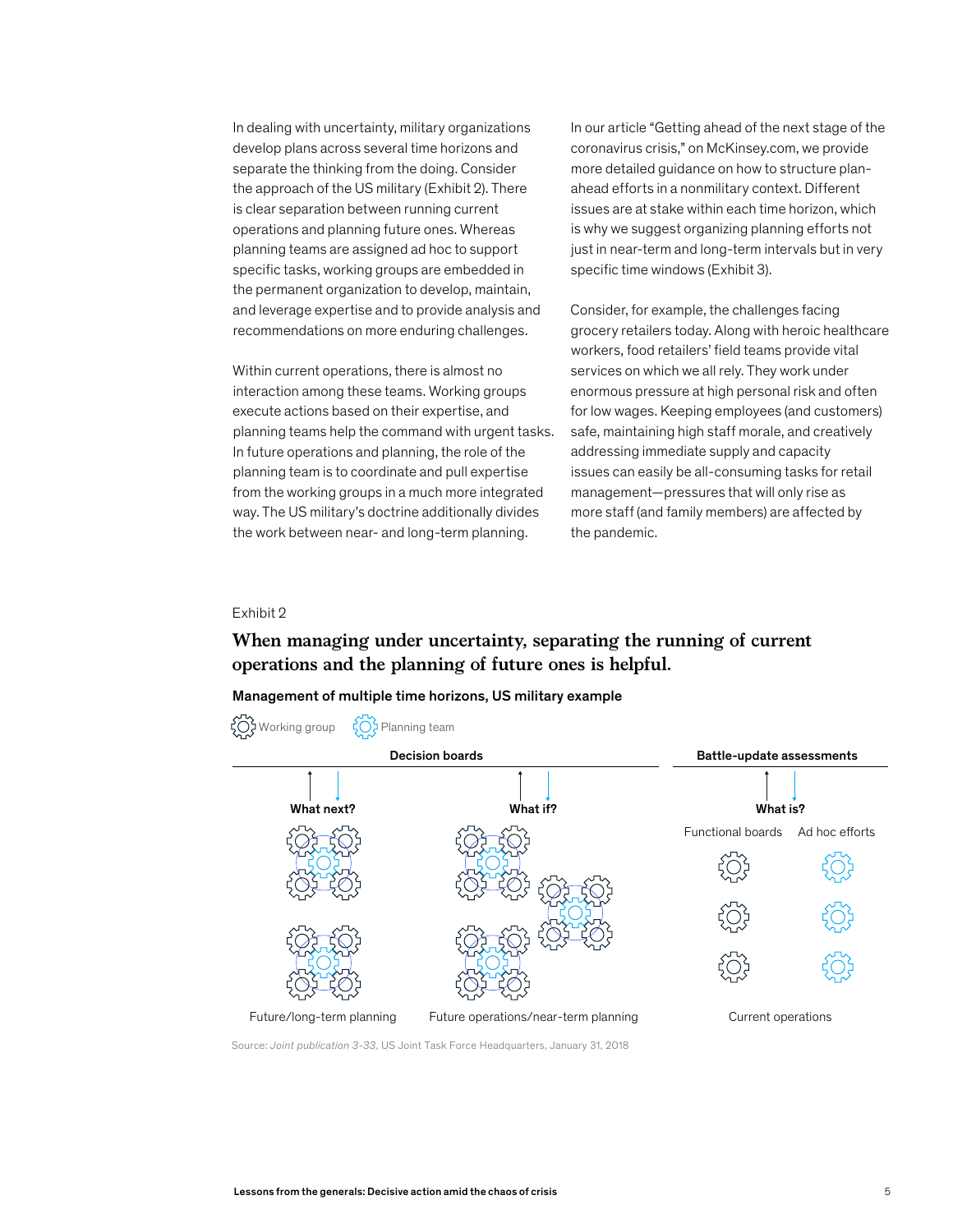### Exhibit 3

# **A strategic crisis-action plan guides responses to a crisis's unfolding stages.**

Starting position (baseline and crisis context) -

| This week                                                     | 2-4 weeks                                                                          | $1-2$ quarters                                        | $1-2$ years                                                   | Next normal                                                                                       |
|---------------------------------------------------------------|------------------------------------------------------------------------------------|-------------------------------------------------------|---------------------------------------------------------------|---------------------------------------------------------------------------------------------------|
| Zoom will run out of<br>capacity                              | Capacity running out<br>Supply-chain instability                                   | Liquidity position                                    | Growth likely to<br>return                                    | Business challenged<br>postcrisis (eg, cruise                                                     |
| Need to increase<br>ventilator production<br>4-fold           |                                                                                    |                                                       |                                                               | ship)<br>Business demand<br>greater postcrisis (eg,                                               |
| Exports 40% down                                              |                                                                                    |                                                       |                                                               | home delivery)                                                                                    |
| Government bailouts<br>offered                                |                                                                                    |                                                       |                                                               |                                                                                                   |
| Scenarios (issues and opportunities)                          |                                                                                    |                                                       |                                                               |                                                                                                   |
| This week                                                     | $2 - 4$ weeks                                                                      | $1-2$ quarters                                        | $1-2$ years                                                   | Next normal                                                                                       |
| All exports shut down                                         | Access and nonaccess                                                               | Nationalization                                       | Still not recovered<br>Quarantine still                       | Business returns to<br>normal because of<br>testing (eg, hotels)                                  |
| Share buyback unwise                                          | Claims on production                                                               | M&A wave                                              |                                                               |                                                                                                   |
| Need for/conse-<br>quences of accepting<br>government bailout | Collaboration across<br>players                                                    | Market rebound ahead<br>of fundamentals               | needed<br>Surveillance<br>government                          | Drug approvals much<br>faster                                                                     |
|                                                               |                                                                                    | No revenues                                           |                                                               | Pace of all delivery<br>expected to stay at<br>crisis-level pace                                  |
|                                                               |                                                                                    | Price controls                                        |                                                               |                                                                                                   |
| Posture and broad direction of travel                         |                                                                                    |                                                       |                                                               |                                                                                                   |
| This week                                                     | 2-4 weeks                                                                          | $1-2$ quarters                                        | $1-2$ years                                                   | Next normal                                                                                       |
| Back to normal in<br>8 weeks                                  | Lean into government<br>crisis response to get<br>access                           | Through cycle, with<br>good balance sheet             | Back to business<br>as normal or reset                        | Will now be model of<br>21st-century                                                              |
| Back to normal in<br>6 months                                 |                                                                                    | Mothballing                                           |                                                               | cooperation<br>Resilience over profit;                                                            |
| Independence                                                  |                                                                                    |                                                       |                                                               | more working capital                                                                              |
|                                                               | Strategic moves (options, safety nets, and no-regrets moves)                       |                                                       |                                                               |                                                                                                   |
|                                                               |                                                                                    |                                                       |                                                               |                                                                                                   |
| This week                                                     | 2-4 weeks<br>Push for critical-product<br>funding                                  | $1-2$ quarters<br>Test tourism to get<br>back to work | $1-2$ years<br>Keep certain<br>projects; stop<br>others       | Next normal<br>Prioritize investments<br>now based on what<br>what will be necessary<br>in future |
| Scale capacity now<br>Ship last supplies                      |                                                                                    |                                                       |                                                               |                                                                                                   |
| Split workforce                                               | Work to reopen exports                                                             | Massive testing                                       |                                                               |                                                                                                   |
| Accept partial bailout                                        | safely to get supply<br>Support clients and<br>suppliers in critical<br>areas      | 50-50 workforce<br>quarantine                         |                                                               |                                                                                                   |
|                                                               |                                                                                    |                                                       |                                                               |                                                                                                   |
| <b>Trigger points</b>                                         |                                                                                    |                                                       |                                                               |                                                                                                   |
| This week                                                     | 2-4 weeks                                                                          | $1-2$ quarters                                        | $1 - 2$ years                                                 | Next normal                                                                                       |
| Availability of machines                                      | Analyze tier ≥3 suppliers                                                          | Analyze 13-week cash                                  | 50% of geographic                                             | Significantly lower                                                                               |
| Government-bailout<br>deadline                                | to reveal critical-supplier<br>exposure/extended<br>shutdowns because of<br>crisis | flow for liquidity<br>challenges across<br>scenarios  | market regions<br>facing demand<br>drawdowns after<br>Q4 2019 | number of new-project<br>opportunities because<br>of market-segment<br>shift                      |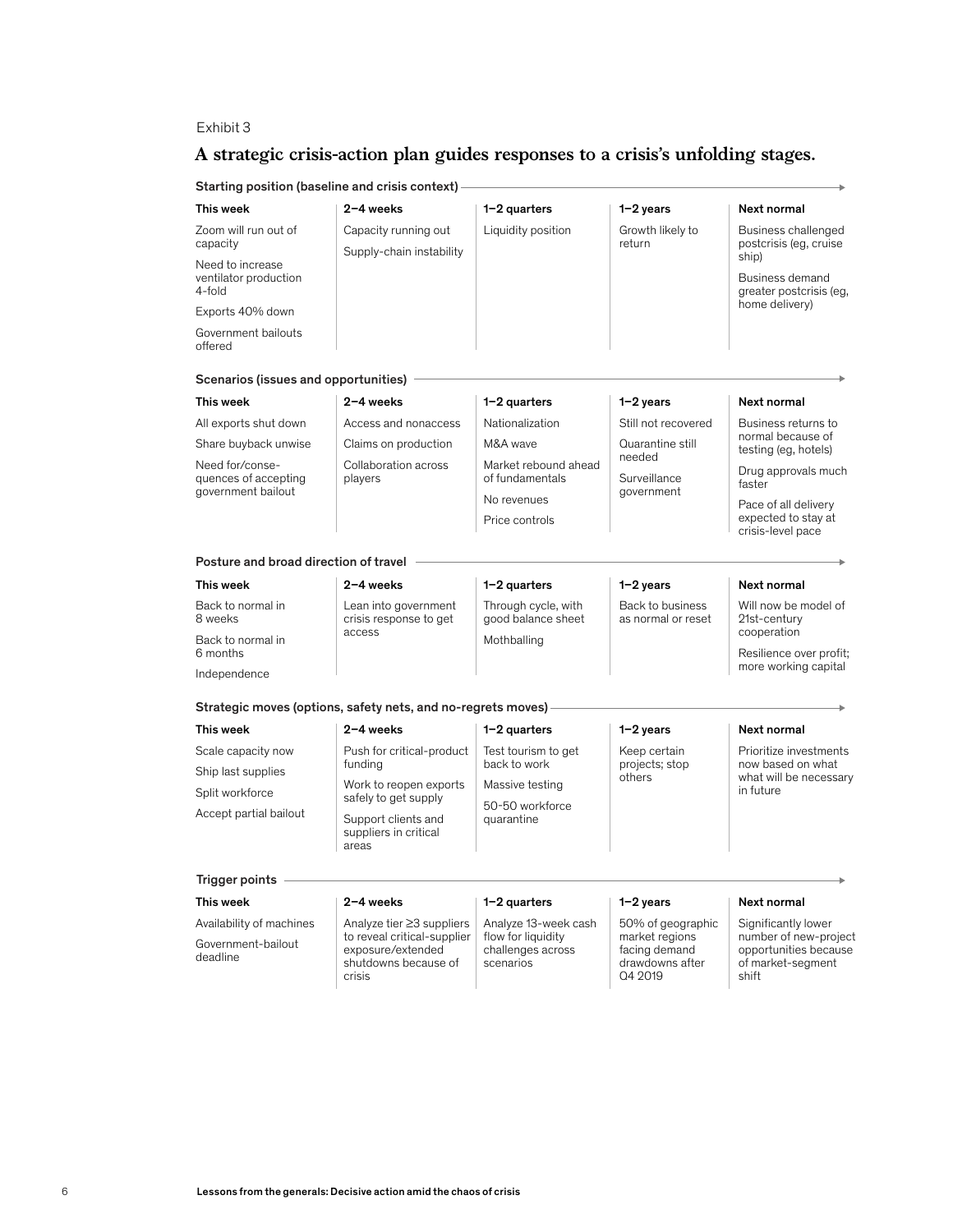**To achieve an objective in a complex situation, you need a goal simple and clear enough for everybody to understand. Activities that do not promote the goal should be paused.**

Yet grocery retailers must also think a few weeks ahead, using detailed models to understand the likely shifts in demand and supply-chain breakages and to ramp up temporary labor. They need to consider how the lifting of lockdowns will affect demand and how they will need to adapt their offerings and workforces as life starts to return to normal.

Then there is a longer horizon still. The retail industry, already facing massive disruption by a number of forces that are likely to accelerate (e-commerce being a prime example), will see the emergence of new challenges. Even as some grocery retailers struggle to fulfill skyrocketing levels of demand today, they need to prepare for the possibility that the current crisis will erode their long-term competitive position relative to leading e-commerce rivals. To mitigate that risk (or, in some cases, to benefit fully from the opportunity), they will need to act boldly to transform their business models and reshape their ecosystems, including through M&A.

# **Applying the principles of war to business leadership**

From Sun Tzu's *The Art of War* in 500 BC to Napoleon Bonaparte's *Military Maxims of Napoleon*  and Carl Von Clausewitz's influential *Principles of War*, there are many time-tested tenets that military leaders around the world have internalized.

Foundational to leading large-scale organizations in times of chaos and enormous challenge, those doctrines cover themes central to strategy and leadership today:

- *Strategic principles:* 
	- Select and focus on an *overarching goal*. To achieve an objective in a complex situation, you need a goal simple and clear enough for everybody to understand. Activities that do not promote the main goal should be paused to conserve resources.
	- Maintain *resilience* as the crisis unfolds. That entails balancing the likelihood of losses against accomplishing critical objectives. It demands managing risk, protecting highvalue assets, and focusing resources on achievable goals.
	- Embrace *offensive action*. Such action implies a vigorous, incisive approach to making use of opportunities.
	- Inject *elements of surprise and innovation*. They can enable you to seize the initiative, which may be a critical precondition for success. For example, during the current crisis, new ways of thinking (including breaking some rules) can increase healthcare providers' treatment capacity and enable businesses